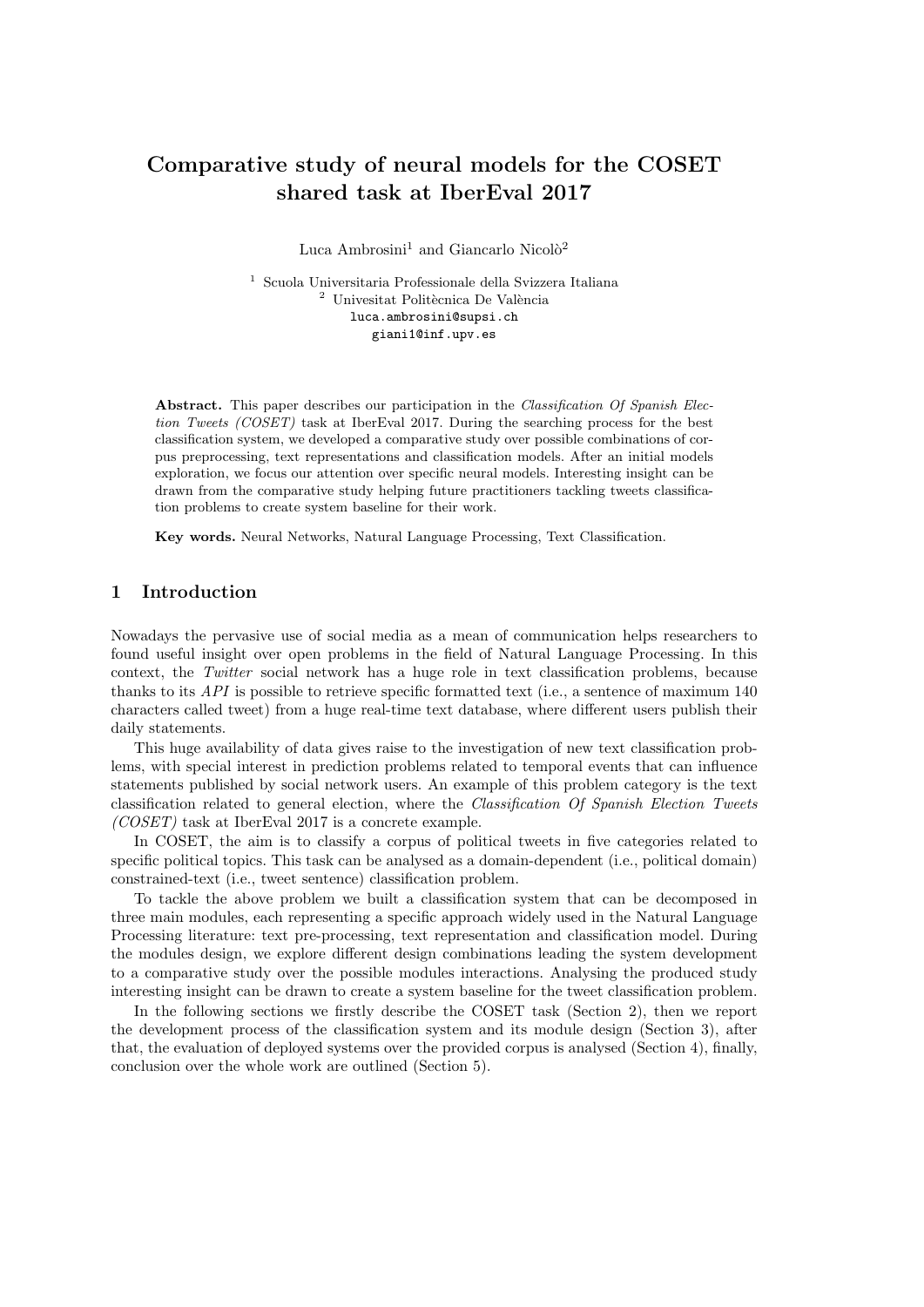## <span id="page-1-0"></span>2 Task definition

The COSET shared task's [\[1\]](#page-7-0) aim was to classify Spanish written tweets talking about the 2015 Spanish General Election, where each tweet had to be classified into one of five different categories: (i) political issues, related to the most abstract electoral confrontation; (ii) policy issues, about sectorial policies; (iii) personal issues, on the life and activities of the candidates; (iv) campaign issues, related with the evolution of the campaign; (v) and other issues.

Participants had access to a labelled corpus composed of training set (2242 tweets) and development set (250 tweets) for system benchmarking. We analysed it and find the following statistical information presented in table [1.](#page-1-2)

Table 1. Statistical analysis of given corpus' tweets.

<span id="page-1-2"></span>

|                |     | Average length Maximum length |
|----------------|-----|-------------------------------|
|                | 135 | 140                           |
| Chars<br>Words | 140 | 49                            |

## <span id="page-1-1"></span>3 Systems description

In this section we describe the tweet classification systems we built. From a module perspective we can describe our systems as composed of three main blocks: text pre-preprocessing (Section [3.2\)](#page-1-3), text representation (Section [3.3\)](#page-2-0) and classification model (Section [3.4\)](#page-3-0).

### 3.1 Initial investigation

To address the tweets classification problem we began our investigation analysing some of the most widely used text representations and classifiers. In the analysing for possible text representations we began focusing our attention on lexical features based on: Bag Of Words  $[6], Bag$  $[6], Bag$ Of N-Grams (bigrams and trigrams), both with and without term frequency-inverse document frequency normalization (i.e., TF-IDF norm). In relation to the classification models that can exploit the above representations, we analysed Random Forest, Decision Trees, Support Vector Machines and Multi Layer Perceptron. Since the results obtained with the combination of those  $model + representation$  were outperformed by neural network based models, due to space limitations their analysis is not reported in this paper, but rather we will focus on the module description of the neural models.

#### <span id="page-1-3"></span>3.2 Text pre-processing

Regarding the text pre-preprocessing, it has to be mentioned that the corpus under observation can not be treated as proper written language, because computer-mediated communication (CMC) is highly informal, affecting diamesic[3](#page-1-4) variation with creation of new items supposed to pertain lexicon and graphematic domains [\[7](#page-7-2)[,8\]](#page-7-3). Therefore, in addition to well know pre-processing

<span id="page-1-4"></span><sup>3</sup> The variation in a language across medium of communication (e.g. Spanish over the phone versus Spanish over email)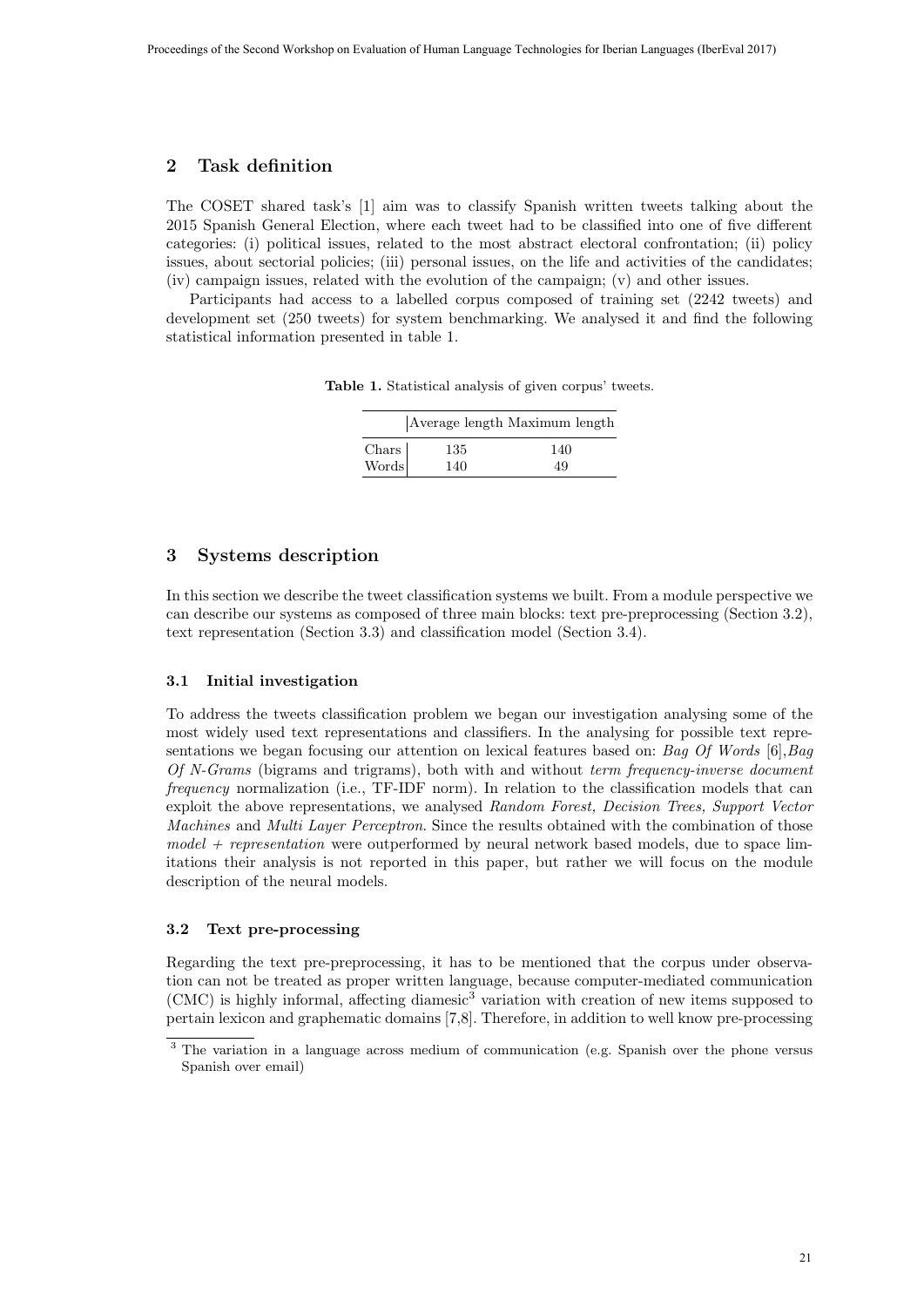approach, as stemming (i.e., ST), removal of stopwords (i.e., SW) , removal of punctuation (i.e., PR), specific tweets pre-processing techniques have to be taken in consideration.

From the previous consideration, we define a set of specific tweet pre-processing approach that take into consideration the following items: (i) mentions (i.e., MT), (ii) smiley (i.e., SM), (iii) emoji (i.e., EM), (iv) hashtags (i.e., HT), (v) numbers (i.e., NUM), (vi) URL (i.e., URL) (vii) and Tweeter reserve-word as RT and FAV (i.e., RW).

For each of these items we left the possibility to be removed or substituted by constant  $\sigma$ string (e.g. (i) *@ierrejon preparados para salir #PodemosRemontada*  $\xrightarrow{substitution}$  \$MENTION preparados para salir \$HASHTAG, (ii) @ierrejon preparados para salir #PodemosRemontada  $\frac{removing}{\longrightarrow}$  preparados para salir).

To implement above pre-processing technique we took advantage of the following tools:  $(i)$  NLTK [\[4\]](#page-7-4) and  $(ii)$  Preprocessor<sup>[4](#page-2-1)</sup>.

#### <span id="page-2-0"></span>3.3 Text representation

The use of neural modelS suggest us to exploit recent trend over text representation, in particular we decided to use embedding vectors as representation following the approach described by [\[5\]](#page-7-5), where tweet elements like *words* and *word n-grams* are represented as vectors of real number with fixed dimension |v|. In this way a whole sentence s, with length |s| its number of word, is represented as a *sentence-matrix* M of dimension  $|M| = |s| \times |v|$ . M has to be fixed a priori, therefore |s| and |v| have to be estimated. |v| was fixed to 300 following [\[5\]](#page-7-5). |s| was left as a system parameter that after optimization (via grid search) was fixed to  $|s| = 30$ , with this choice input sentences longer than  $|s|$  are truncated, while shorter ones are padded with null vectors (i.e., a vector of all zeros). Depending of chosen tweets elements a different embedding function has to be estimated (i.e., learnt), following we are going to analyse the possible choices.

Word embedding. Choosing words as elements to be mapped by the embedding function, raise some challenge over the function estimation related to data availability. In our case the available corpus is very small and estimated embeddings could lead to low performance. To solve this problem, we decided to use a pre-trained embeddings estimated over Wikipedia using a particular approach called *fastText* [\[5\]](#page-7-5), this choice was made after previous tries over other embeddings estimated from other corpus that lead to poor performance.

Using this approach, after the sentence-matrix embeddings are calculated, following [\[5\]](#page-7-5) terminologies, matrix's weights can be set to static or non-static. In the latter case, backward propagation will be able to adjust its values otherwise they will stay fixed as initially calculated by the embedding function.

In this way four possible combinations of sentence-matrix embeddings can be formulated: (i) the use of a pre-trained embedding function (i.e., FastText from Wikipedia) and (ii) static or non-static weights. From this combination the one composed of static weight without pretrained embeddings won't be take in consideration for obvious reasons, meaning that the cases in consideration will be three: (i) ES static, (ii) ES non-static, (iii) (no pre-trained embeddings) non-static.

N-gram embedding. Choosing n-grams as elements to be mapped by the embedding function, raises more challenges respect simple words, because no pre-trained embeddings are available and

<span id="page-2-1"></span><sup>4</sup> Preprocessor is a preprocessing library for tweet data written in Python, https://github.com/s/preprocessor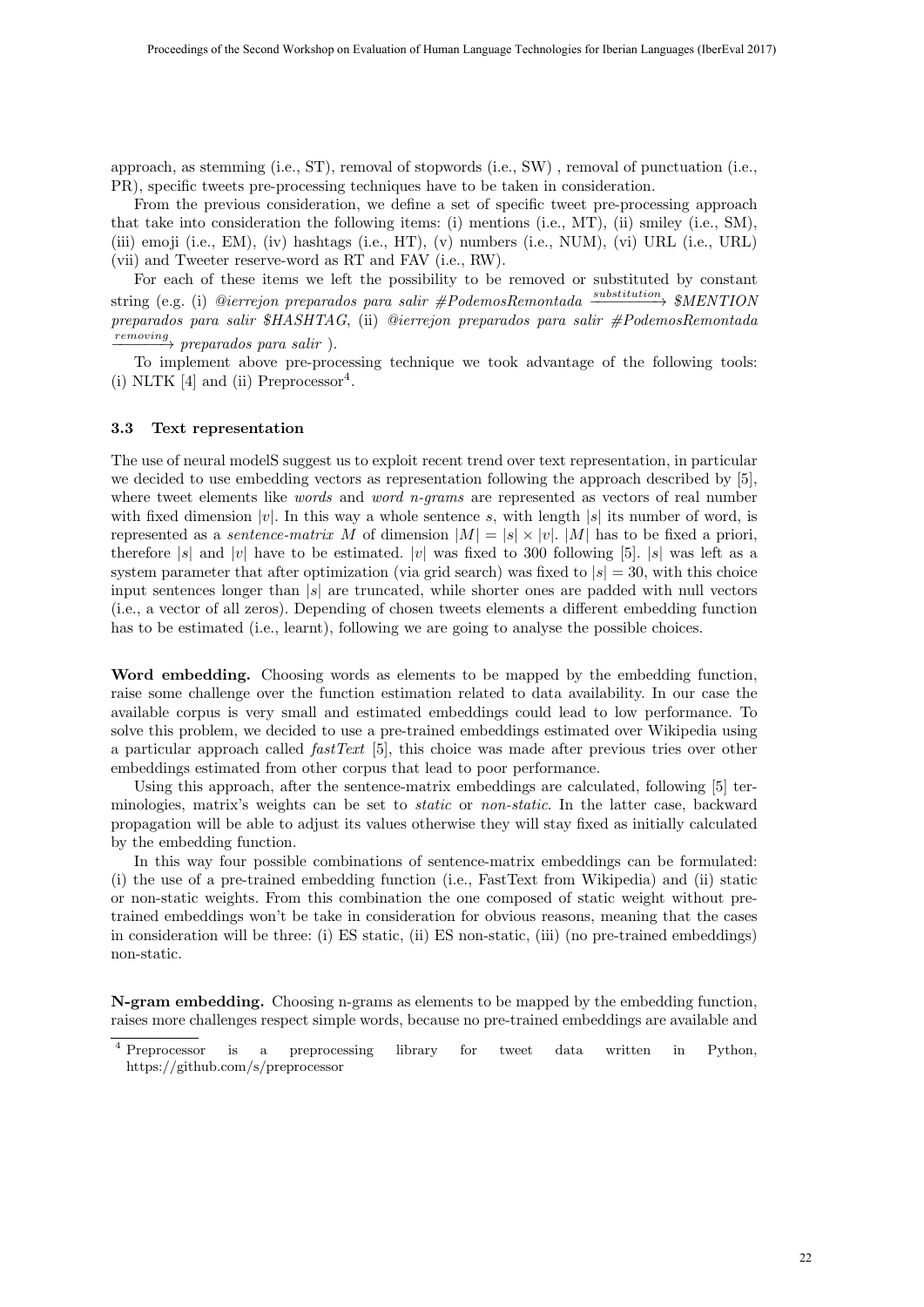in this case the corpus has to be significantly big, otherwise n-gram frequencies will be really low and the estimation algorithm is not able to learn a valid embedding. Our insight was empirically validated by a very low performance. Nevertheless, as explained in the following, this embedding will be used in a particular model that won't rely its performance just over n-gram embeddings.

#### <span id="page-3-0"></span>3.4 Classification models

Following, we describe the neural models used for the classification module, where for each of them the input layer uses text representations described in Section [3.3](#page-2-0) (i.e., sentence-matrix).

Fast text. This model was introduced in [\[3\]](#page-7-6), where its main difference from our neural model is the use of a particular input layer. In details, rather than using only words or only n-gram as element for the embedding, both elements are embedded with the aim of capturing partial information about words order. The architecture's idea is illustrated in Figure [1.](#page-3-1) Here the input layer is directly fed into a Global Average Pooling layer, that transforms the sentence-matrix in a single vector, which is projected into two dense layers. Regarding the architectural references in [\[3\]](#page-7-6), they used a number of hidden layers fixed to ten, but we measured better performance using just two layers, moreover we integrate both dropout, gaussian noise and batch normalization.



<span id="page-3-1"></span>Fig. 1. Model architecture of fast Text for a sentence with N n-gram features  $x_1, \ldots, x_N$ . The features are embedded and averaged to form the hidden variable [\[3\]](#page-7-6).

Convolutional Neural Network. Convolutional Neural Networks (CNN) are considered state of the art in many text classification problem. Therefore, we decide to use them in a simple architecture composed by a convolutional layer, followed by a Global Max Pooling layer and two dense layers. Between the two dense layers we used dropout $(0.2)$  to avoid overfitting.

KIM. This model was introduced in [\[2\]](#page-7-7). It can be seen as a particular CNN where the convolutional layer has multiple kernels' size and feature maps. The complete architecture is illustrated in Figure [2,](#page-4-1) here the input layer (i.e., sentence-matrix) is processed in a convolutional layer of multiple filters with different sizes, each of these results are fed into Max Pooling layers and finally the concatenation of them (previously flatten to be dimensional coherent) is projected into a dense layer. The intuition behind this model is that smaller filter should be able to capture short sentence patterns similar to n-grams, while bigger ones should capture sentence level features. Regarding the architectural references in  $[2]$ , the number filter  $|f|$  and their size was optimized (via grid search) leading to the following results:  $|f| = 4$ ,  $f_1 = 2 \times 2$ ,  $f_2 = 3 \times 3$ ,  $f_3 = 5 \times 5$ ,  $f_4 = 7 \times 7$ .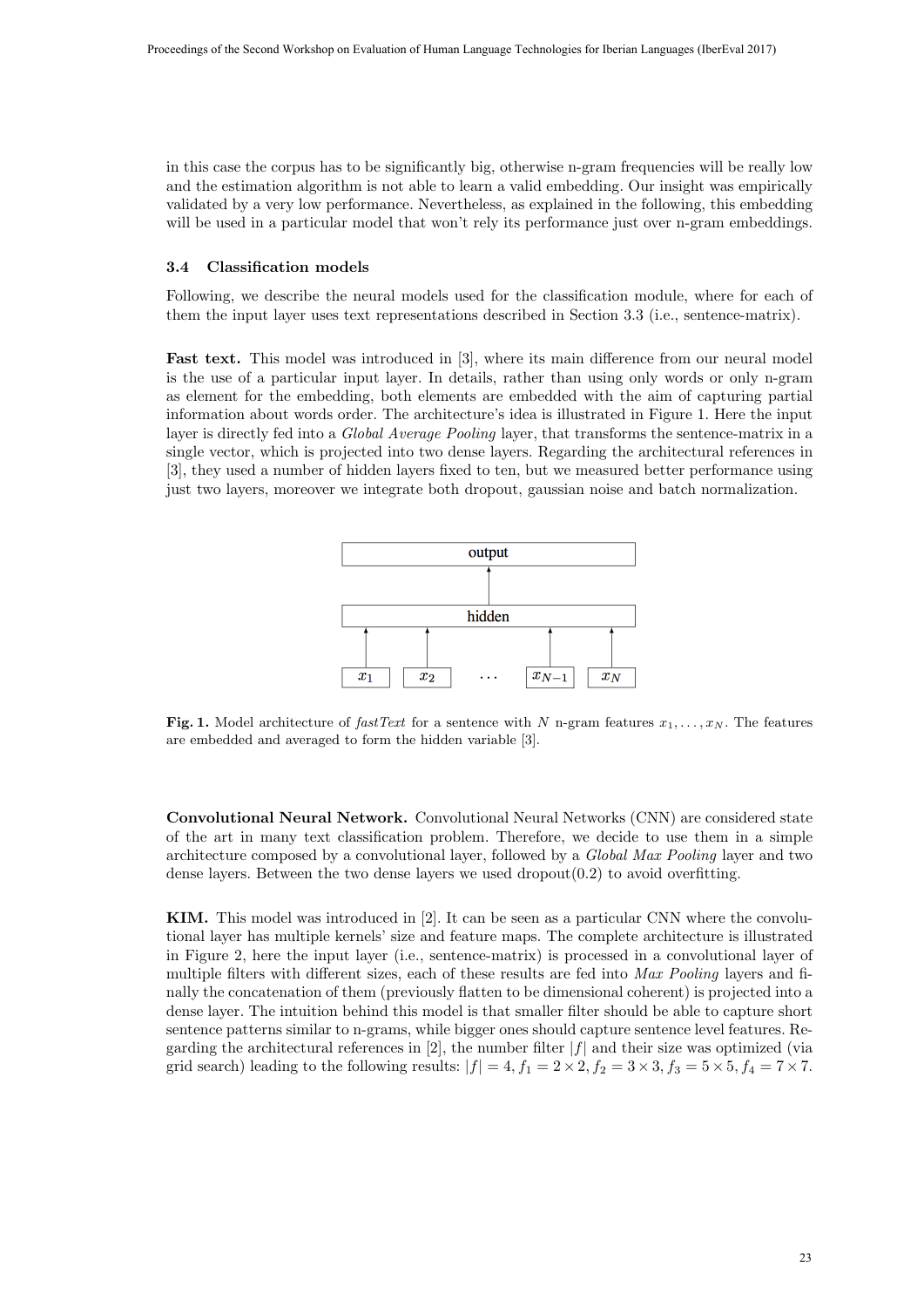

<span id="page-4-1"></span>Fig. 2. Illustration of a Convolutional Neural Network architecture for sentence classification [\[9\]](#page-7-8).

Long short-term memory. LSTM is a type of Recurrent Neural Network (RNN) that is relatively insensitive to gap length. Thanks to this behavior, they are considered state of the art in some NLP problems. Our architecture was made of an embedded input layer followed by an LSTM layer of 128 units, terminated by a dense layer. Moreover, to avoid overfitting we used dropout (0.25) and recurrent dropout (0.25).

Bidirectional LSTM. Similar to the previous model, bidirectional LSTM is a variation of LSTM where the two RNN receive different inputs, the original and its reverse order, and their results are connected through the recurrent layers. Our architecture follows the previous one with an LSTM layer of 128 units terminating with two dense layers, where all layers used dropout  $(0.25)$  and recurrent dropout $(0.25)$ .

# <span id="page-4-0"></span>4 Evaluation

In this section we are going to illustrate results from the comparative study elaborated during the system development. First we illustrate the metric used to evaluate the system (Section [4.1\)](#page-5-0) and then we report results produced by a 10-fold cross validation over the given data set (Section [4.2\)](#page-5-1), finally we report our performance at the shared task (Section [4.3\)](#page-6-1).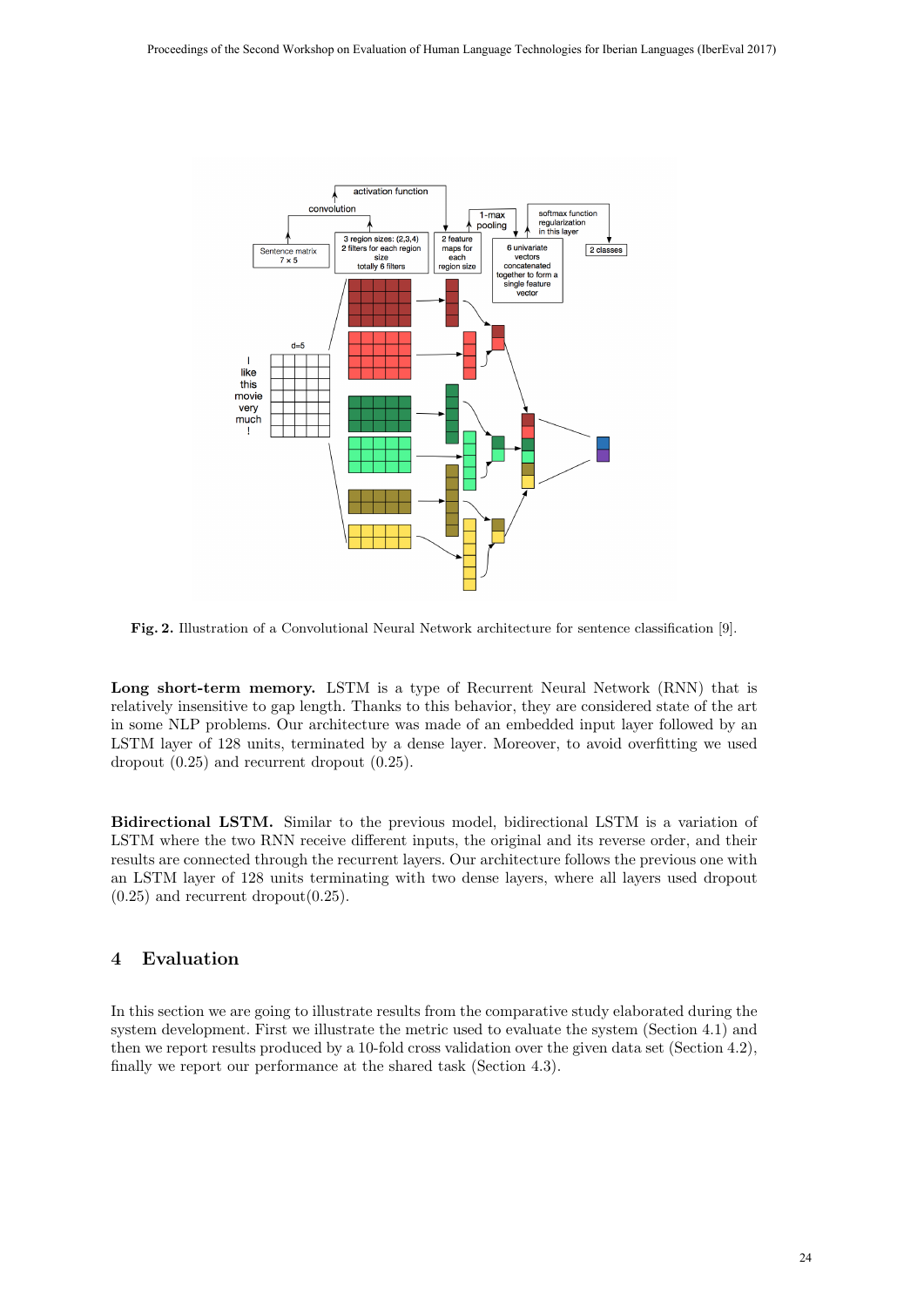### <span id="page-5-0"></span>4.1 Metrics

System evaluation metrics were given by the organizers and reported here in the following equa-tions [\(1\)](#page-5-2) to [\(4\)](#page-5-3). Their choice was to use an  $F_{1-macro}$  measure due to class unbalance in the corpus.

<span id="page-5-2"></span>
$$
F_{1-macro} = \frac{1}{|L|} \sum_{l \in L} F_1(y_l, \hat{y}_l)
$$
 (1) 
$$
precision = \frac{1}{|L|} \sum_{l \in L} Pr(y_l, \hat{y}_l)
$$
 (3)

<span id="page-5-3"></span>
$$
F_1 = 2 \cdot \frac{precision \cdot recall}{precision + recall} \qquad (2) \qquad \qquad recall = \frac{1}{|L|} \sum_{l \in L} R(y_l, \hat{y}_l) \qquad (4)
$$

where L is the set of classes,  $y_l$  is the set of correct label and  $\hat{y}_l$  is the set of predicted labels.

#### <span id="page-5-1"></span>4.2 Comparative study

Following, we present a comparative study over possible combinations of pre-processing (Table [2\)](#page-5-4) and word embeddings (Table [3\)](#page-6-2), in both cases results are calculated from averaging three runs of a 10-fold cross validation over the complete data set. Notations used in Table [2](#page-5-4) refer to the one introduced in Section [3.2,](#page-1-3) where the listing of a notation means its use for the reported result. Regarding the tweet specific pre-processing, all the items have been substituted, with the exception for URL and RW that have been removed. We report the contribution of each analysed pre-processing alone. To not overwhelm reader with verbose data, reported results are focused only over the two best performing model (Kim's model and FastText).

<span id="page-5-4"></span>Table 2. Pre-processing study comparing 10-fold cross validation results over the development set in terms of percentage of  $F_{1-macro}$  score. For each model processing technique that brought an improvement has its result in bold.

|                                                                                                                                                | Pre-processing<br>Models Nothing ST SW URL RW MT HT NUM EM SM |  |  |  |  |  |  |  |
|------------------------------------------------------------------------------------------------------------------------------------------------|---------------------------------------------------------------|--|--|--|--|--|--|--|
|                                                                                                                                                |                                                               |  |  |  |  |  |  |  |
| $\text{Kim} \qquad \quad \boxed{ \text{ 0.543 \ \ 0.528 \ \textbf{0.557 \ 0.571 \ \ 0.533 \ \ 0.558 \ \ 0.540 \ \ 0.554 \ \ 0.537 \ \ 0.539}}$ |                                                               |  |  |  |  |  |  |  |
| FastText 0.546 0.533 0.550 0.534 0.553 0.519 0.538 0.558 0.552 0.566                                                                           |                                                               |  |  |  |  |  |  |  |

From the analysis of Table [2](#page-5-4) no absolute conclusion can be drawn, meaning that it wasn't possible to find a combination of pre-processing that gives the best performance for all the models, meaning that each model is highly sensible to the performed combination. Nevertheless, some relative observation can be made:

- SW (i.e., removing Spanish stopwords) and NUM (i.e., substitute numbers with a constant string) lead to performance improvement to all the model respect to no pre-processing at all,
- ST (i.e., stemming) and HT (i.e., substitute hashtags with a constant string) decrease the performance of both models respect to non-preprocessing at all.

From above observations, to continue our study and fix system's pre-processing pipeline, for each classification model we decided to use the combination of pre-processings that singularly applied give improvements to the system.

Analysing results in Table [3,](#page-6-2) here the used notation refers to the one introduced in Section [3.3,](#page-2-0) where the listing of a notation means its use as embedded input layer for the reported result. From its analysis the following interpretation can be drawn: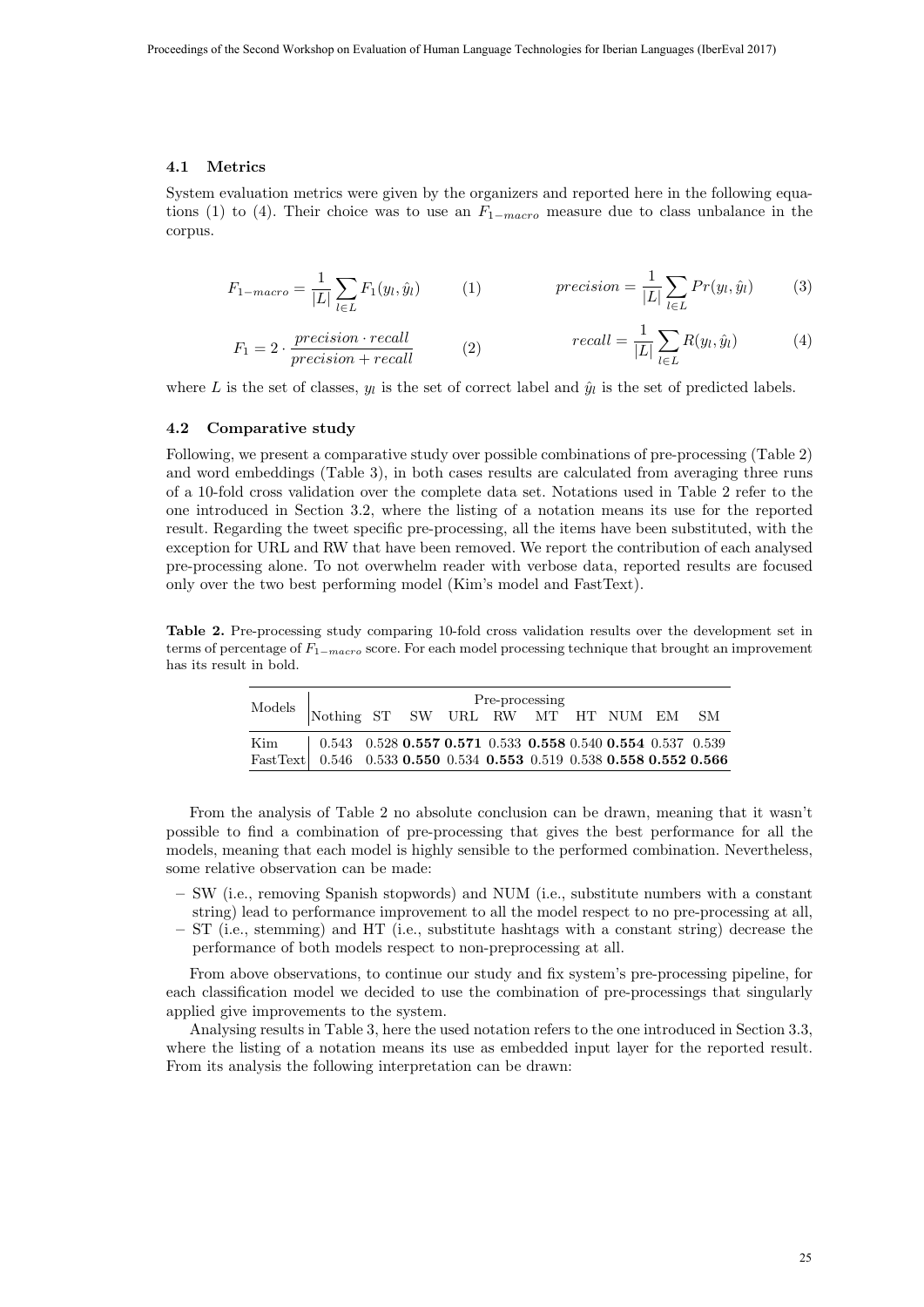<span id="page-6-2"></span>Table 3. Word embeddings study comparing 10-fold cross validation results over the development set in terms of percentage of  $F_{1-macro}$  score. For each model the best performing word embeddings configuration has its result in bold.

| Models | Text representation |           |                                                                                                                                                                                                                             |  |  |  |  |
|--------|---------------------|-----------|-----------------------------------------------------------------------------------------------------------------------------------------------------------------------------------------------------------------------------|--|--|--|--|
|        | Non-static          | ES static | ES non-static                                                                                                                                                                                                               |  |  |  |  |
|        |                     |           | Kim $\begin{bmatrix} 0.541 \ (\pm \ 0.019) \ 0.550 \ (\pm \ 0.015) \ 0.579 \ (\pm \ 0.018) \end{bmatrix}$<br>FastText $\begin{bmatrix} 0.556 \ (\pm \ 0.013) \ 0.450 \ (\pm \ 0.011) \ 0.589 \ (\pm \ 0.010) \end{bmatrix}$ |  |  |  |  |
|        |                     |           |                                                                                                                                                                                                                             |  |  |  |  |

- Setting as static the sentence matrix weights has the worst performance
- Setting as non-static leads to a better performance, where this insight can be deduced by corpus characteristic (i.e., a good example of Computer Mediated Communication)
- The use of pre-trained embedding is useful in combination with non-static weights (i.e., best performances with ES non-static)

In table [4](#page-6-3) we report a complete overview of the evaluated models in respect to their best configurations of text pre-processing and word embedding. As can be seen, best performances are obtained by FastText and Kim's models, while recurrent models have the worst performance.

<span id="page-6-3"></span>Table 4. Best configurations study comparing 10-fold cross validation results over the development set in terms of percentage of  $F_{1-macco}$  score.

| System      | $F_{1-macro}$                 |
|-------------|-------------------------------|
| <b>LSTM</b> | $0.556 \ (\pm 0.012)$         |
| Bi-LSTM     | $0.555 (\pm 0.035)$           |
| <b>CNN</b>  | $0.571 \ (\pm 0.030)$         |
|             | FastText 0.589 ( $\pm$ 0.018) |
| Kim         | $0.579 \ (\pm 0.009)$         |

#### <span id="page-6-1"></span>4.3 Competition results

For the system's submission, participants were allowed to send more than a model till a maximum of 5 possible runs, table [5](#page-6-4) reports our best performing systems at the COSET shared task.

<span id="page-6-4"></span>Table 5. Resulted obtained in the shared task participation. The absolute and team column represent the ranking over the whole participants.

|                    | System $ F_{1-macro} $ Absolute Team |              |                |
|--------------------|--------------------------------------|--------------|----------------|
| FastText $ 0.6157$ |                                      | 7/39<br>8/39 | $\frac{4}{17}$ |
| Kim.               | 0.6065                               |              |                |

### <span id="page-6-0"></span>5 Conclusions

In this paper we have presented our participation in the IberEval2017 Classification Of Spanish Election Tweets (COSET) shared task. Five distinct neural models were explored, in combination